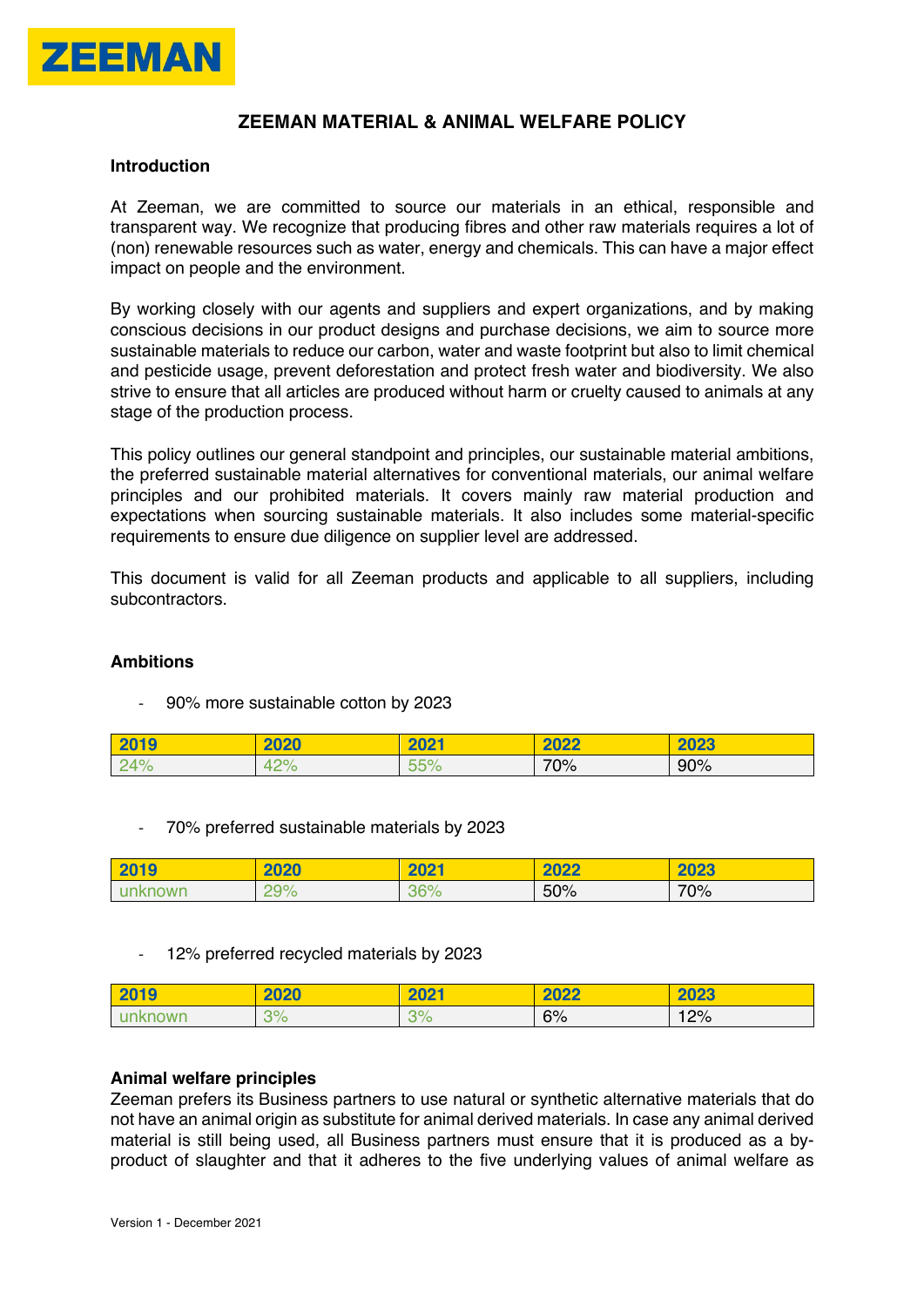

indicated by the five freedoms of Farm Animal Welfare Committee (FAWC, 1993), which state that animals must be:

- free from thirst, hunger and incorrect feeding;
- free from physical and thermal discomfort;
- free from pain, injury or disease;
- free from fear and chronic distress; and
- free to express their natural behaviour.

## **Sustainable materials**

For our sustainable materials we require the use of credible third-party certification schemes or standards. The table below shows the accepted certifications, standard or initiatives for sustainable materials.

Our most preferred materials are

- 1) recycled content and
- 2) organic content

| Cotton                                             | Recycled Cotton (GRS, RCS)<br>Organic Cotton (GOTS, OCS)<br>In-conversion cotton (GOTS, OCS)<br><b>Better Cotton</b><br>(Organic) Linen and Hemp                                                                                      |
|----------------------------------------------------|---------------------------------------------------------------------------------------------------------------------------------------------------------------------------------------------------------------------------------------|
| Wood, paper,<br>carton and wood-<br>derived fibers | <b>FSC Forest Stewardship Council</b><br><b>PEFC Programme Endorsement of Forest Certification</b><br>Tencel®(Lenzing)<br>Modal <sup>®</sup> (Lenzing)<br>$\bullet$<br>Recycled content eg. Refibra<br>Ecovero <sup>™</sup> (Lenzing) |
| <b>Synthetics</b><br>Polyester, nylon,<br>elastane | Recycled (GRS, RCS, SCS)<br>Biobased Polyester or elastane                                                                                                                                                                            |
| Wool                                               | Responsible Wool (RWS)<br>Recycled wool (GRS, RCS, SCS)                                                                                                                                                                               |